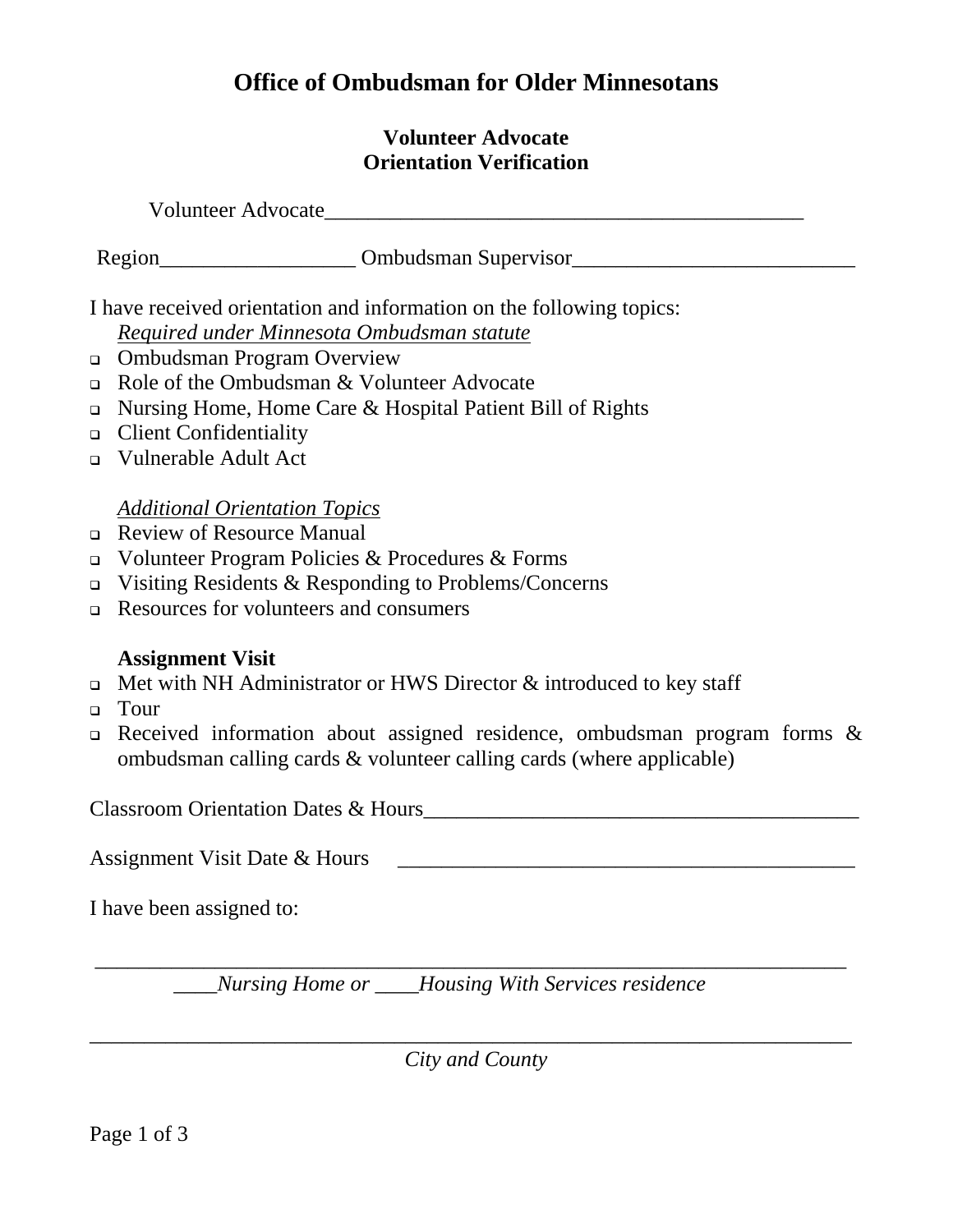I agree, as a Volunteer Advocate with the Office of Ombudsman for Older Minnesotans, to:

- $\Box$  Maintain the confidentiality of relationships with residents in accordance with state and federal law for the Ombudsman Office and abide by the consumer bill of rights.
- $\Box$  Perform my duties as a volunteer at a minimum of six hours monthly to include the items checked:
	- Assist residents in solving problems or concerns by working with appropriate staff and/or the ombudsman.
	- Develop a basic understanding of long-term care services and regulations in order to function as a resource to residents and families.
	- Visit my assigned residence on a regular basis to meet and befriend residents, provide information about resident rights and distribute ombudsman brochures and consumer resources about long-term care.
	- $\Box$  Meet with new residents and/or their family members to inform them of the ombudsman program and services.
	- Make contact with resident and family council leaders and seek permission to participate as appropriate.
	- Participate in the survey process by attending resident group interviews and exit conferences as assigned and report results to the ombudsman.
	- Respond appropriately to concerns and/or incidents that arise while in the facility by contacting the appropriate staff and/or the ombudsman.
	- perform other duties as assigned and arranged by the ombudsman:
- Follow the duties and commitments outlined in the Volunteer Position Description.
- □ Complete and submit monthly forms to the ombudsman supervisor.
- $\Box$  Obtain a total of twelve (12) hours of continuing education/training per year.

 $\frac{1}{2}$  ,  $\frac{1}{2}$  ,  $\frac{1}{2}$  ,  $\frac{1}{2}$  ,  $\frac{1}{2}$  ,  $\frac{1}{2}$  ,  $\frac{1}{2}$  ,  $\frac{1}{2}$  ,  $\frac{1}{2}$  ,  $\frac{1}{2}$  ,  $\frac{1}{2}$  ,  $\frac{1}{2}$  ,  $\frac{1}{2}$  ,  $\frac{1}{2}$  ,  $\frac{1}{2}$  ,  $\frac{1}{2}$  ,  $\frac{1}{2}$  ,  $\frac{1}{2}$  ,  $\frac{1$  $\overline{\phantom{a}}$  ,  $\overline{\phantom{a}}$  ,  $\overline{\phantom{a}}$  ,  $\overline{\phantom{a}}$  ,  $\overline{\phantom{a}}$  ,  $\overline{\phantom{a}}$  ,  $\overline{\phantom{a}}$  ,  $\overline{\phantom{a}}$  ,  $\overline{\phantom{a}}$  ,  $\overline{\phantom{a}}$  ,  $\overline{\phantom{a}}$  ,  $\overline{\phantom{a}}$  ,  $\overline{\phantom{a}}$  ,  $\overline{\phantom{a}}$  ,  $\overline{\phantom{a}}$  ,  $\overline{\phantom{a}}$  $\overline{\phantom{a}}$  ,  $\overline{\phantom{a}}$  ,  $\overline{\phantom{a}}$  ,  $\overline{\phantom{a}}$  ,  $\overline{\phantom{a}}$  ,  $\overline{\phantom{a}}$  ,  $\overline{\phantom{a}}$  ,  $\overline{\phantom{a}}$  ,  $\overline{\phantom{a}}$  ,  $\overline{\phantom{a}}$  ,  $\overline{\phantom{a}}$  ,  $\overline{\phantom{a}}$  ,  $\overline{\phantom{a}}$  ,  $\overline{\phantom{a}}$  ,  $\overline{\phantom{a}}$  ,  $\overline{\phantom{a}}$ 

Abide by the rules of the residence and be cooperative with the employees.